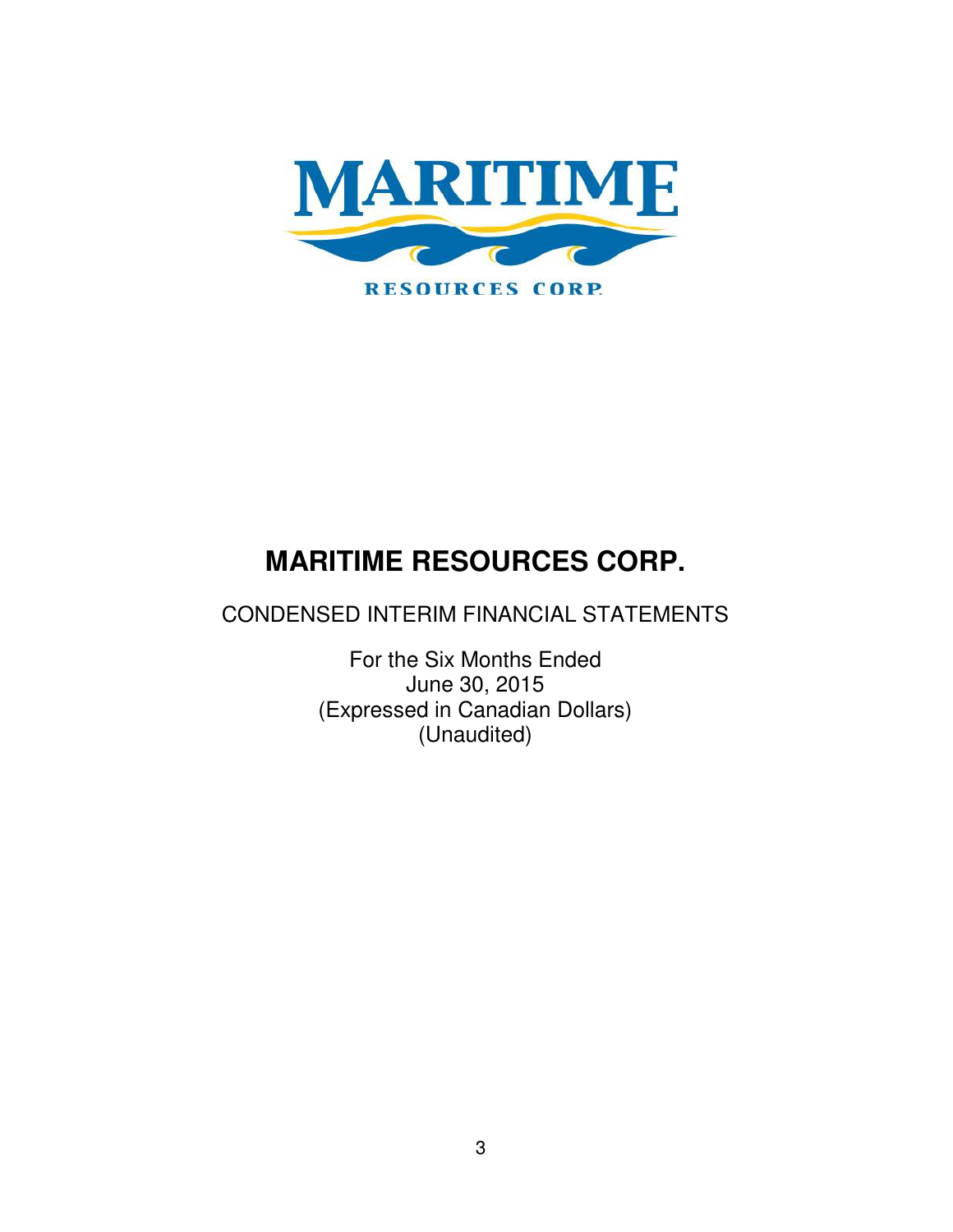

**Notice** 

# **Notice of No Auditor Review of the Condensed Interim Financial Statements**

The accompanying unaudited condensed interim financial statements of Maritime Resources Corp. ("the Company"), for the six months ended June 30, 2015 have been prepared by management and have not been the subject of a review by the Company's independent auditor.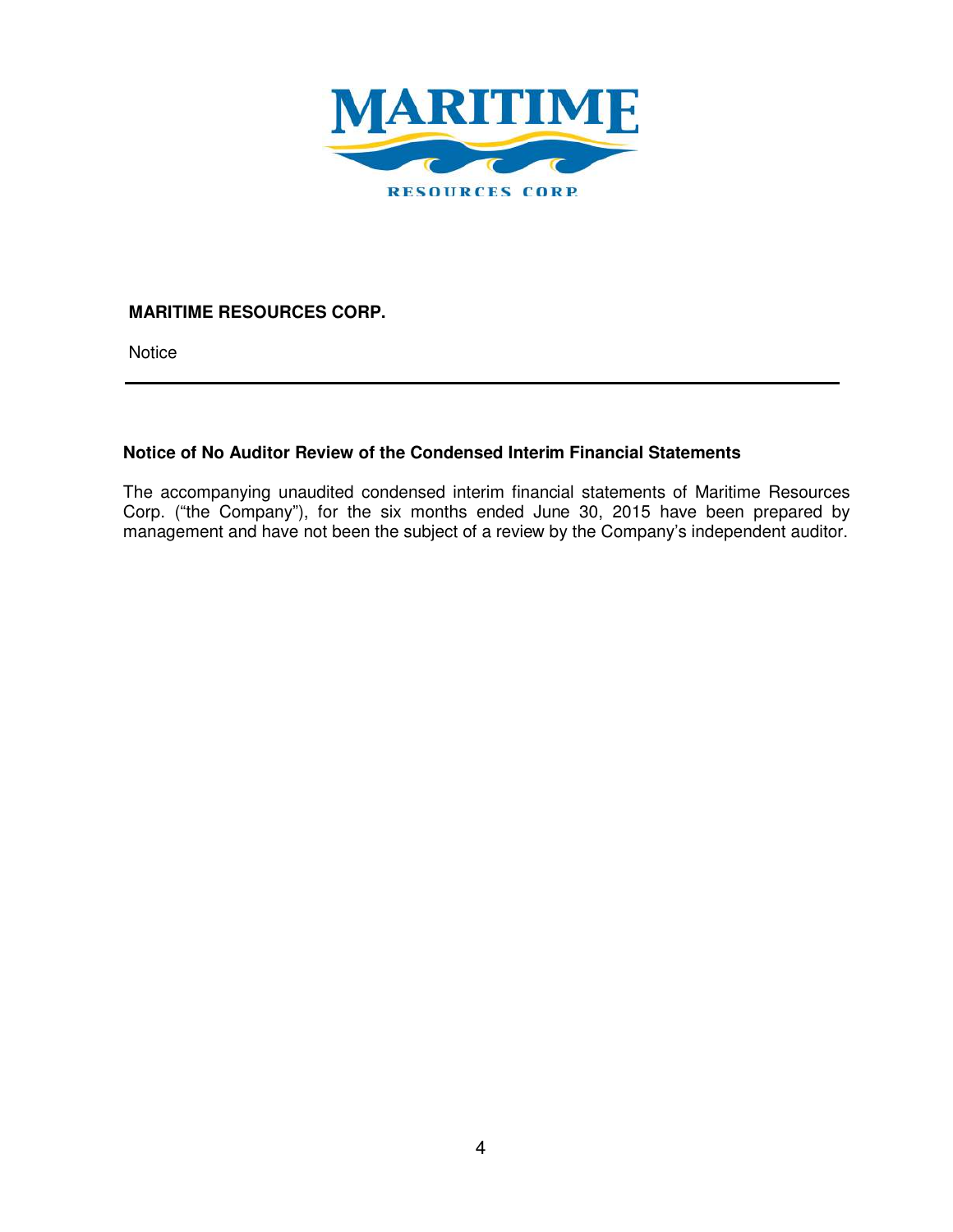#### **Condensed Interim Statements of Financial Position**

(Expressed in Canadian Dollars)

(Unaudited - Prepared by Management)

|                                             | Note | June 30, 2015   | December 31, 2014 |
|---------------------------------------------|------|-----------------|-------------------|
| <b>Assets</b>                               |      |                 |                   |
| <b>Current assets</b>                       |      |                 |                   |
| Cash                                        |      | \$<br>9,118     | \$<br>155,709     |
| Receivables                                 | 7    | 4,801           | 6,284             |
| Prepaid expenses                            |      | 8,062           | 4,853             |
| Advance                                     |      |                 | 8,500             |
|                                             |      | 21,981          | 175,346           |
| Exploration and evaluation assets           | 8    | 4,878,826       | 4,798,178         |
|                                             |      | \$<br>4,900,807 | \$<br>4,973,524   |
| <b>Liabilities and Shareholders' Equity</b> |      |                 |                   |
| <b>Current liabilities</b>                  |      |                 |                   |
| Accounts payable and accrued liabilities    | 9    | \$<br>114,910   | \$<br>34,118      |
| Loans                                       | 10   | 256,112         | 237,930           |
|                                             |      | 371,022         | 272,048           |
| <b>Shareholders' Equity</b>                 |      |                 |                   |
| Share capital                               | 12   | 6,088,885       | 6,082,485         |
| Shares allotted but not issued              | 12   | 25,000          |                   |
| Warrants                                    | 13   |                 | 6,400             |
| Share-based payments reserve                | 12   | 601,661         | 574,498           |
| Deficit                                     |      | (2, 185, 762)   | (1,961,907)       |
|                                             |      | 4,529,784       | 4,701,476         |
|                                             |      | \$<br>4,900,807 | \$<br>4,973,524   |

See accompanying notes to the financial statements.

Subsequent Event (note 15) Nature of operations and ability to continue as a going concern (note 1)

Approved on behalf of the Board:

"Douglas Fulcher"

 …………………………………………………… Director Douglas Fulcher "Allan Williams" …………………………………………………… Director

Allan Williams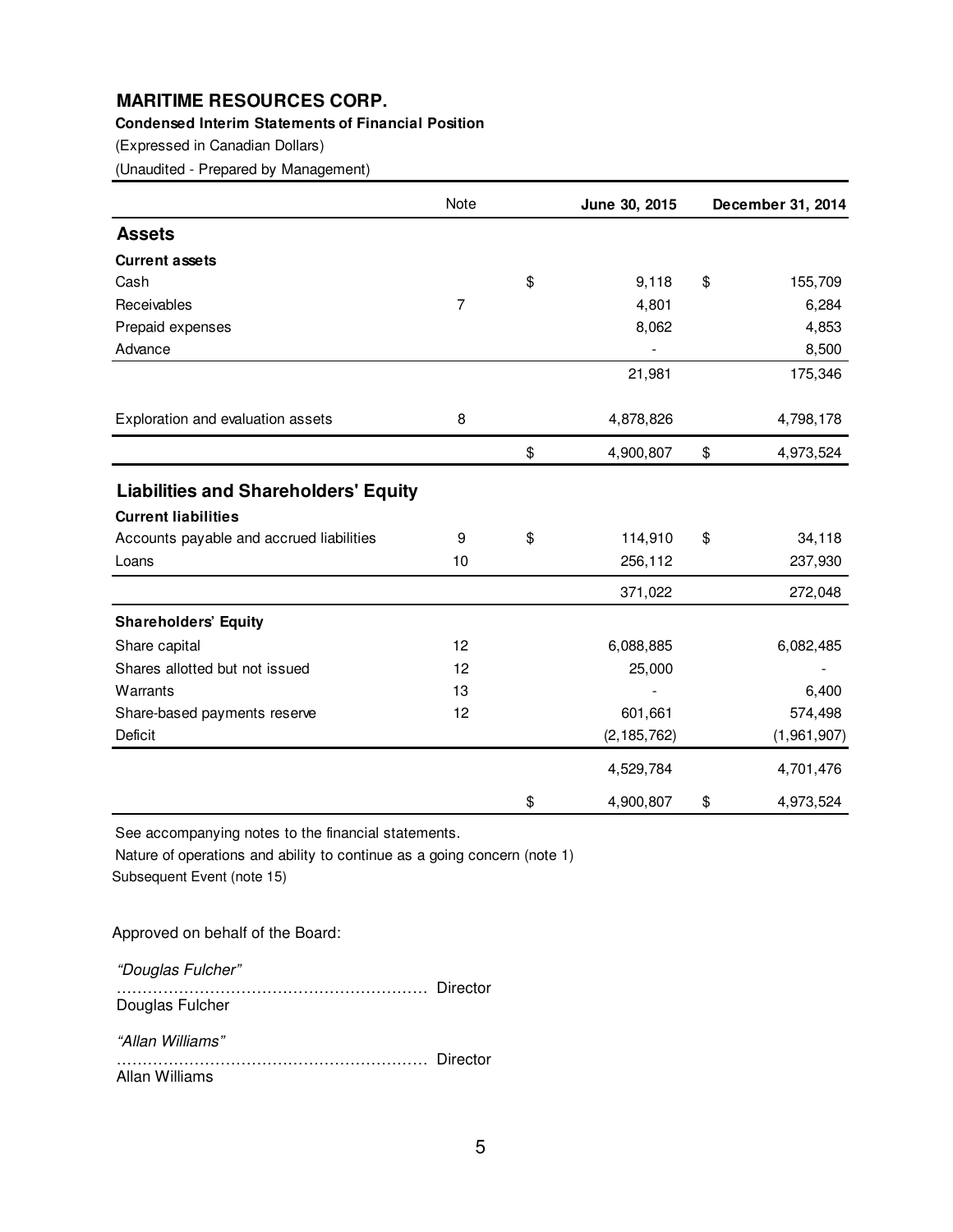**Condensed Interim Statements of Operations and Comprehensive Loss**

(Expressed in Canadian Dollars)

(Unaudited -- Prepared by Management)

|                                                                          | For the Three Months Ended |         |            |    | For the Six Months Ended |    |            |  |
|--------------------------------------------------------------------------|----------------------------|---------|------------|----|--------------------------|----|------------|--|
|                                                                          |                            | June 30 |            |    | June 30                  |    |            |  |
| Note                                                                     | 2015                       |         | 2014       |    | 2015                     |    | 2014       |  |
| <b>Expenses</b>                                                          |                            |         |            |    |                          |    |            |  |
| Administration                                                           | \$<br>17,800               | \$      | 31,645     | \$ | 42,639                   | S  | 58,072     |  |
| Consulting                                                               | 23,400                     |         | 53,467     |    | 46,800                   |    | 90,367     |  |
| Directors' fees                                                          |                            |         | (22, 500)  |    |                          |    |            |  |
| 10<br>Financing expense and interest on loans payable                    | 15,999                     |         | 1,710      |    | 31,821                   |    | 4,669      |  |
| Investor relations and promotion                                         | 16,674                     |         | 24,409     |    | 44,798                   |    | 65,224     |  |
| Professional fees                                                        | 14,684                     |         | 14,806     |    | 30,634                   |    | 36,710     |  |
| 12(c)<br>Share-based payments                                            | 130                        |         | 152,845    |    | 27,163                   |    | 152,905    |  |
| Loss and Comprehensive Loss for the Period                               | \$<br>(88, 687)            | \$      | (256, 382) | s  | (223, 855)               | S  | (407, 947) |  |
| Loss Per Share - Basic and Diluted                                       | \$<br>(0.002)              | \$      | (0.007)    | S  | (0.006)                  | \$ | (0.012)    |  |
| Weighted Average Number of Common Shares Outstanding - Basic and Diluted | 35,867,795                 |         | 34,272,603 |    | 35,867,795               |    | 33,840,268 |  |

See accompanying notes to the financial statements.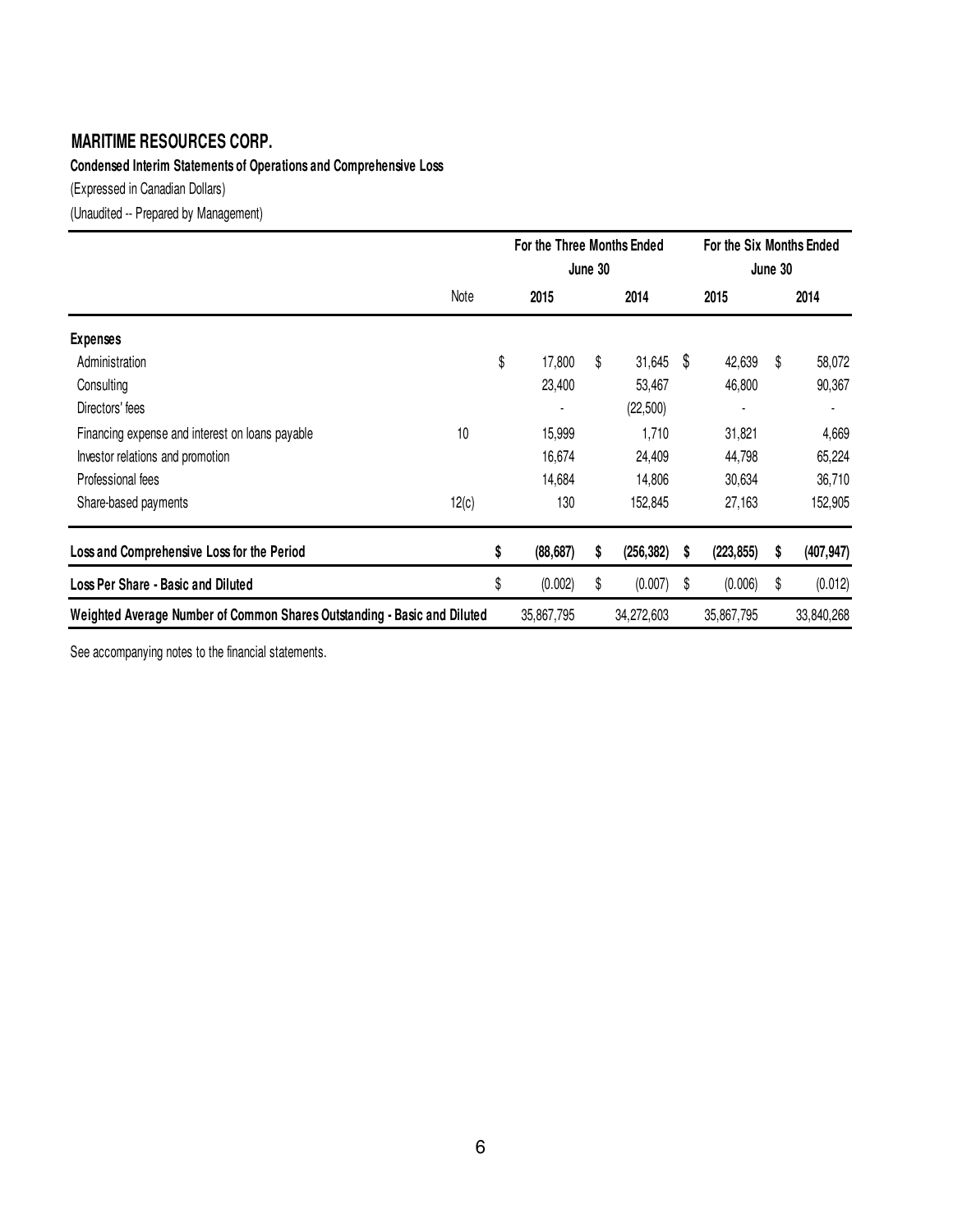#### **Condensed Interim Statements of Cash Flows**

(Expressed in Canadian Dollars)

(Unaudited-- Prepared by Management)

|                                                                                                                                          |          | For the Three Months Ended<br>June 30 |          |                                     | For the Six Months Ended<br>June 30 |                                 |
|------------------------------------------------------------------------------------------------------------------------------------------|----------|---------------------------------------|----------|-------------------------------------|-------------------------------------|---------------------------------|
|                                                                                                                                          |          | 2015                                  |          | 2014                                | 2015                                | 2014                            |
| <b>Operating Activities</b>                                                                                                              |          |                                       |          |                                     |                                     |                                 |
| Loss for the period                                                                                                                      | \$       | (88, 687)                             | \$       | $(256, 382)$ \$                     | (223, 855)<br>\$                    | (407, 947)                      |
| Items not involving cash:<br>Share-based payments                                                                                        |          | 130                                   |          | 152,845                             | 27,163                              | 152,905                         |
| Financing expense and interest accrued on loan payable                                                                                   |          | 15,999                                |          | 1,710                               | 31,821                              | 4,669                           |
|                                                                                                                                          |          | (72, 558)                             |          | (101, 827)                          | (164, 871)                          | (250, 373)                      |
| Changes in non-cash working capital:<br>Receivables<br>Prepaid expenses<br>Advance<br>Accounts payable and accrued liabilities           |          | 1,276<br>6,278<br>63,193              |          | (1, 320)<br>(11, 590)<br>(151, 708) | 1,483<br>3,209<br>8,500<br>60,736   | 1,766<br>(3,370)<br>(103, 300)  |
|                                                                                                                                          |          | 70,747                                |          | (164, 618)                          | 73,928                              | (104, 904)                      |
| Cash Used in Operating Activities                                                                                                        |          | (1, 811)                              |          | (266, 445)                          | (90, 943)                           | (355, 277)                      |
| <b>Investing Activities</b><br>Exploration and evaluation expenditures (net)                                                             |          | (48, 772)                             |          | (60, 502)                           | (80, 648)                           | (103, 658)                      |
| Cash Used in Investing Activities                                                                                                        |          | (48, 772)                             |          | (60, 502)                           | (80, 648)                           | (103, 658)                      |
| <b>Financing Activities</b><br>Repayment of loan<br>Interest paid<br>Shares and warrants issued for cash<br>Shares allotted but unissued |          | 25,000                                |          | (120,000)<br>(1,710)<br>537,250     | 25,000                              | (120,000)<br>(4,669)<br>537,250 |
| <b>Cash Provided by Financing Activities</b>                                                                                             |          | 25,000                                |          | 415,540                             | 25,000                              | 412,581                         |
| Change in cash for the period                                                                                                            |          | (25, 583)                             |          | 88,593                              | (146, 591)                          | (46, 354)                       |
| Cash, Beginning of Period                                                                                                                |          | 34,701                                |          | 23,531                              | 155,709                             | 158,478                         |
| Cash, End of Period                                                                                                                      | \$       | $9,118$ \$                            |          | 112,124 \$                          | $9,118$ \$                          | 112,124                         |
| Cash paid for interest<br>Exploration and evaluation assets included in accounts payable and<br>accrued liabilities                      | \$<br>\$ | 27,865                                | \$<br>\$ | \$<br>\$                            | \$<br>27,865<br>\$                  | 2,959<br>341                    |

See accompanying notes to the financial statements.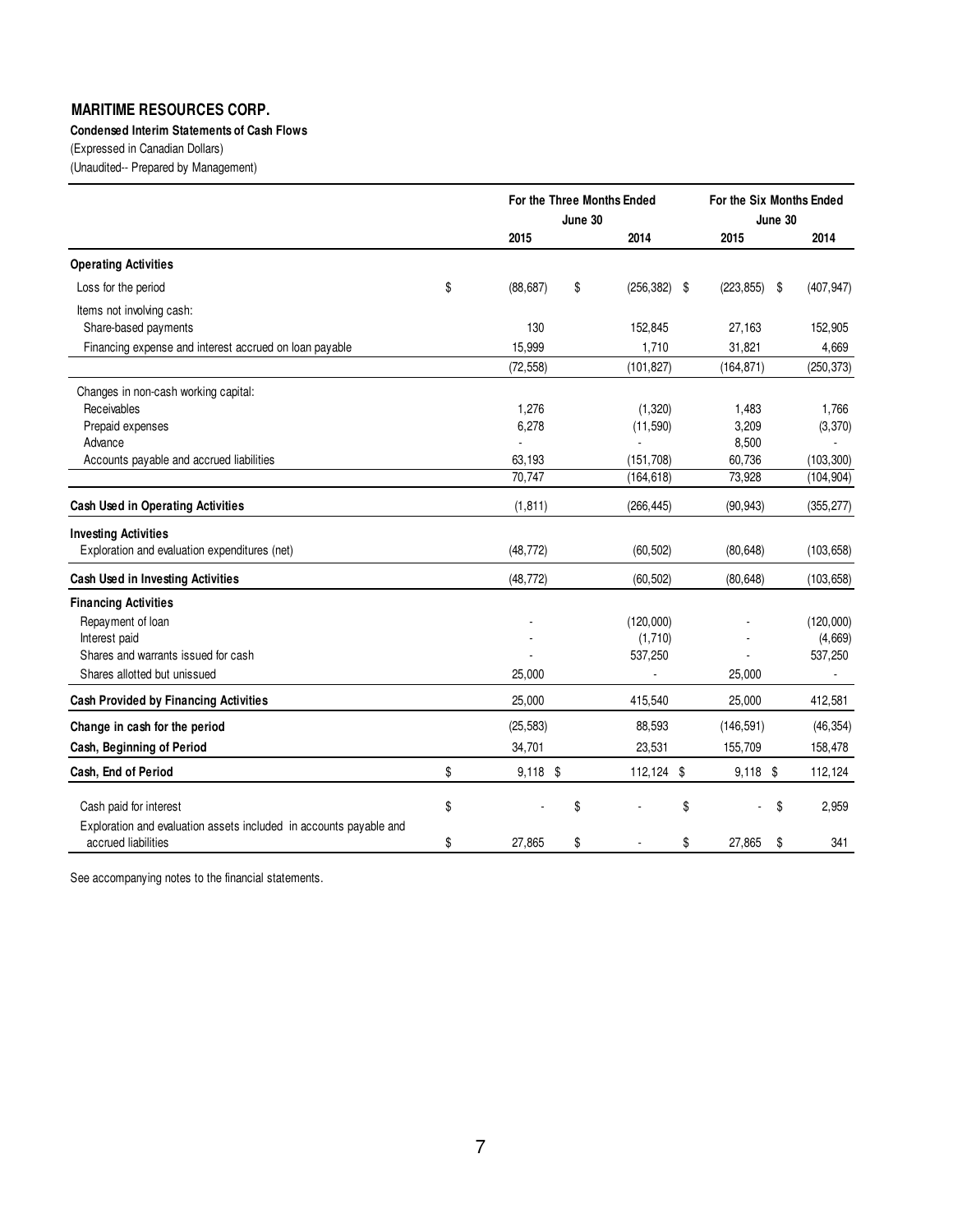**Condensed Interim Statements of Changes in Shareholders' Equity**

(Expressed in Canadian Dollars)

(Unaudited-- Prepared by Management)

|                                                   |       |                      |                 |      |                          |      | Share-based     |                          |   | Total               |
|---------------------------------------------------|-------|----------------------|-----------------|------|--------------------------|------|-----------------|--------------------------|---|---------------------|
|                                                   |       | <b>Share Capital</b> |                 |      |                          |      | <b>Payments</b> |                          |   | <b>Shareholders</b> |
|                                                   | Note  | Shares (#)           | Amount          |      | Warrants                 |      | Reserve         | <b>Deficit</b>           |   | <b>Equity</b>       |
| Balance, December 31, 2013                        |       | 33,403,130           | \$<br>5,524,652 |      |                          | \$   | 402,652         | \$<br>(1,409,122)        |   | 4,518,182           |
| Loss for the period                               |       |                      |                 |      |                          |      |                 | (151, 565)               |   | (151, 565)          |
| Non-cash transaction                              |       |                      |                 |      |                          |      |                 |                          |   |                     |
| Share-based payments                              |       |                      |                 |      |                          |      | 60              |                          |   | 60                  |
| Balance, June 30, 2014                            |       | 33,403,130           | \$<br>5,524,652 | \$   |                          | S    | 402,712         | \$<br>(1,560,687)        | S | 4,366,677           |
| Loss for the period                               |       |                      |                 |      | $\sim$                   |      |                 | (402, 994)               |   | (402, 994)          |
| Shares and warrants issued upon private placement | 12(b) | 2,098,000            | 530,850         |      | 6,400                    |      |                 |                          |   | 537,250             |
| Non-cash transactions                             |       |                      |                 |      |                          |      |                 |                          |   |                     |
| Other liability on flow-through share premium     |       |                      | (14, 350)       |      |                          |      |                 |                          |   | (14, 350)           |
| Shares issued to lenders                          |       | 366,665              | 41,333          |      | ٠                        |      |                 | $\sim$                   |   | 41,333              |
| Share-based payments                              |       |                      |                 |      | $\sim$                   |      | 173,560         |                          |   | 173,560             |
| Transfer of share-based payments expired          |       |                      |                 |      |                          |      | (1,774)         | 1,774                    |   |                     |
| Balance, December 31, 2014                        |       | 35,867,795           | \$<br>6,082,485 | - \$ | 6,400                    | - \$ | 574,498         | \$<br>(1,961,907)        | S | 4,701,476           |
| Loss for the period                               |       |                      |                 |      |                          |      |                 | (223, 855)               |   | (223, 855)          |
| Received for shares allotted but not issued       |       |                      | 25,000          |      |                          |      |                 |                          |   | 25,000              |
| Non-cash transactions                             |       |                      |                 |      |                          |      |                 |                          |   |                     |
| Warrants expired                                  |       |                      | 6,400           |      | (6, 400)                 |      |                 |                          |   |                     |
| Share-based payments                              |       |                      | ٠               |      | $\overline{\phantom{a}}$ |      | 27,163          | $\overline{\phantom{a}}$ |   | 27,163              |
| Balance, June 30, 2015                            |       | 35,867,795           | \$<br>6,113,885 | S    |                          |      | 601,661         | \$<br>(2, 185, 762)      | S | 4,529,784           |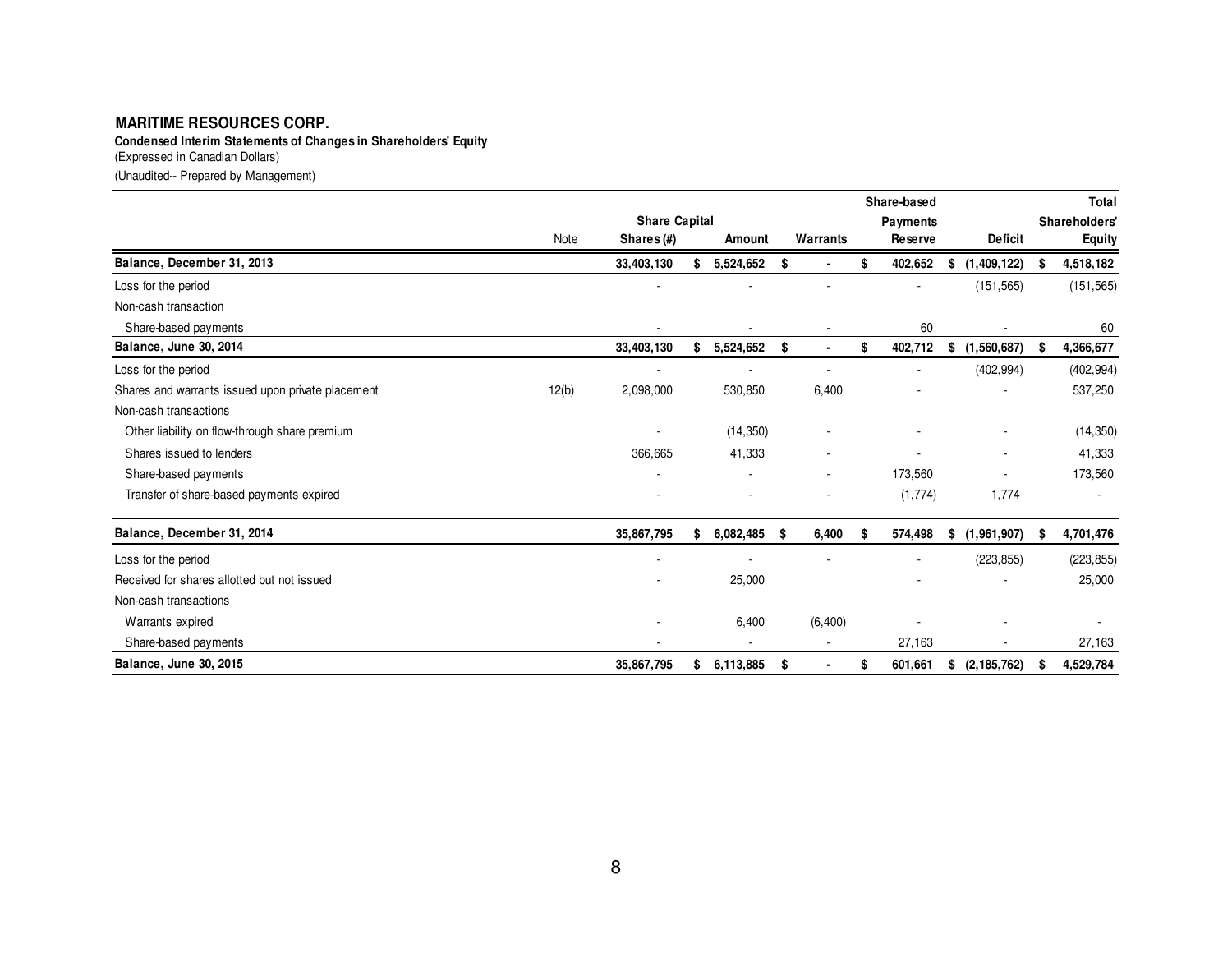Notes to Condensed Interim Financial Statements For the Six Months Ended June 30, 2015 and 2014 (Expressed in Canadian Dollars) (Unaudited – Prepared by Management)

## **1. NATURE OF OPERATIONS AND ABILITY TO CONTINUE AS A GOING CONCERN**

Maritime Resources Corp. (the "Company" or "Maritime") was incorporated under the Business Corporations Act (British Columbia) on May 14, 2007. The principal activities of the Company are the exploration of resource properties in Green Bay, Newfoundland and Labrador, Canada. The Company is considered to be in the exploration stage.

The address of the Company's corporate office and principal place of business is Suite 615 – 800 West Pender Street, Vancouver, British Columbia, Canada, V6C 2V6.

These condensed interim financial statements of the Company have been prepared in accordance with International Financial Reporting Standards ("IFRS") on a going concern basis, which contemplates that the Company will be able to realize its assets and discharge its liabilities in the normal course of business. Accordingly, these financial statements do not include any adjustments to the amounts and classification of assets and liabilities that might be necessary should the Company be unable to continue as a going concern.

The Company's continuing operations as intended are dependent upon its ability to identify, evaluate and negotiate the acquisition of, participation in or interest in new properties, assets or business opportunities, and raise additional funds by way of equity financings. Any acquisition may be subject to shareholder and regulatory approval and obtaining the necessary financing. Should the Company be unable to complete such a transaction, its ability to raise sufficient financing to maintain operations may be impaired. The available funds are insufficient to continue operations for the ensuing year. Although the Company has been successful at raising funds in the past through the issuance of share capital, it is uncertain whether it will be successful in doing so in the future. These material uncertainties may cast significant doubt on the Company's ability to continue as a going concern.

#### **2. STATEMENT OF COMPLIANCE**

These condensed interim financial statements have been prepared in accordance with IAS 34, Interim Financial Reporting, as issued by the International Accounting Standards Board ("IASB") and interpretations issued by the International Financial Reporting Interpretations Committee ("IFRIC"). The financial statements have been prepared on a historical basis, using the accrual basis of accounting except for cash flow information. They do not include all of the information required for full annual financial statements, and should be read in conjunction with the Company's audited financial statements as at and for the year ended December 31, 2014. Accordingly accounting policies applied are the same as those applied in the Company's annual audited financial statements which are filed on SEDAR at www.sedar.com.

These financial statements were authorized for issue by the Board of Directors on August 19, 2015.

#### **3. SIGNIFICANT ACCOUNTING POLICIES**

The financial statements have been prepared using the historical cost basis, except for financial instruments which are stated at fair value. Accounting policies applied are the same as those applied in the Company's annual audited financial statements.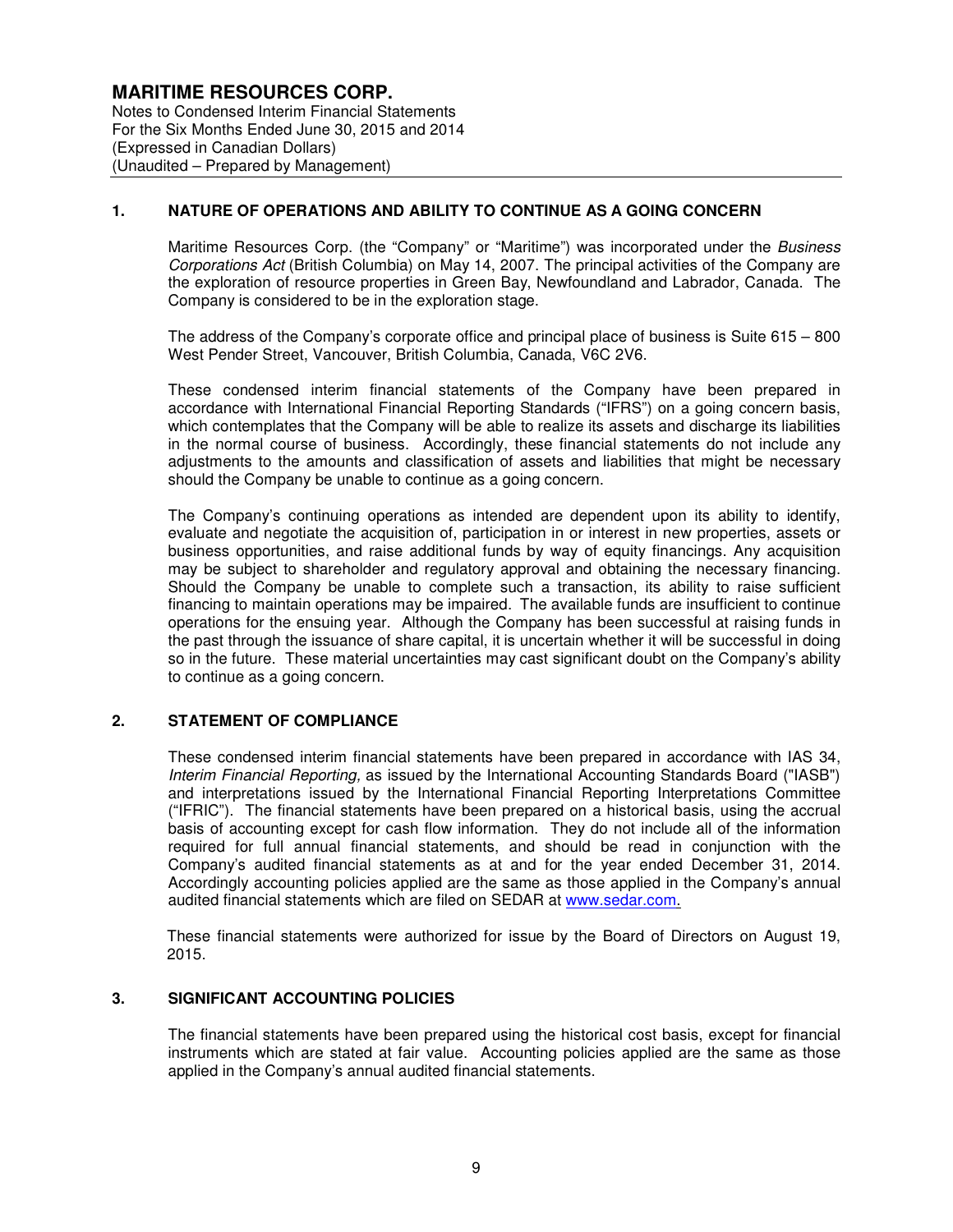Notes to Condensed Interim Financial Statements For the Six Months Ended June 30, 2015 and 2014 (Expressed in Canadian Dollars) (Unaudited – Prepared by Management)

(a) Use of estimates and judgment

The preparation of financial statements requires management to make judgments, estimates and assumptions that affect the application of policies and reported amounts of assets and liabilities, and revenue and expenses. The estimates and associated assumptions are based on historical experience and various other factors that are believed to be reasonable under the circumstances, the results of which form the basis of making the judgments about carrying values of assets and liabilities that are not readily apparent from other sources. Actual results may differ from these estimates.

The estimates and underlying assumptions are reviewed on an ongoing basis. Revisions to accounting estimates are recognized in the period in which the estimate is revised if the revision affects only that period or in the period of the revision and further periods if the review affects both current and future periods.

Critical judgments exercised in the application of accounting policies and estimates having the most significant effects on the amounts recognized in these financial statements include:

Economic recoverability and profitability of future economic benefits of exploration and evaluation assets – Management has determined that exploration, evaluation and related costs incurred which were capitalized may have future economic benefits and may be economically recoverable. Management uses several criteria in its assessments of economic recoverability and probability of future economic benefits, including geological and other technical information, a history of conversion of mineral deposits with similar characteristics to its properties, evaluation of permitting and environmental issues and other such factors.

Valuation of share-based payments, agent compensation and finders' warrants – The Company uses the Black-Scholes Pricing Model for valuation of share-based payments, agent compensation and finders' warrants, which requires the input of subjective assumptions including expected price volatility, interest rate, and forfeiture rate. Changes in the input assumptions can materially affect the fair value estimate and the Company's results and equity reserves.

Income taxes – In assessing the probability of realizing deferred tax assets, management makes estimates related to expectation of future taxable income, applicable tax opportunities, expected timing of reversals of existing temporary differences and the likelihood that tax position taken will be sustained upon examination by applicable tax authorities. In making its assessments, management gives additional weight to positive and negative evidence that can be objectively verified.

While management believes that these estimates are reasonable, actual results could differ from those estimates and could impact future results of operation and cash flows.

(b) Functional and presentation currency

The Company's functional and presentation currency is the Canadian dollar.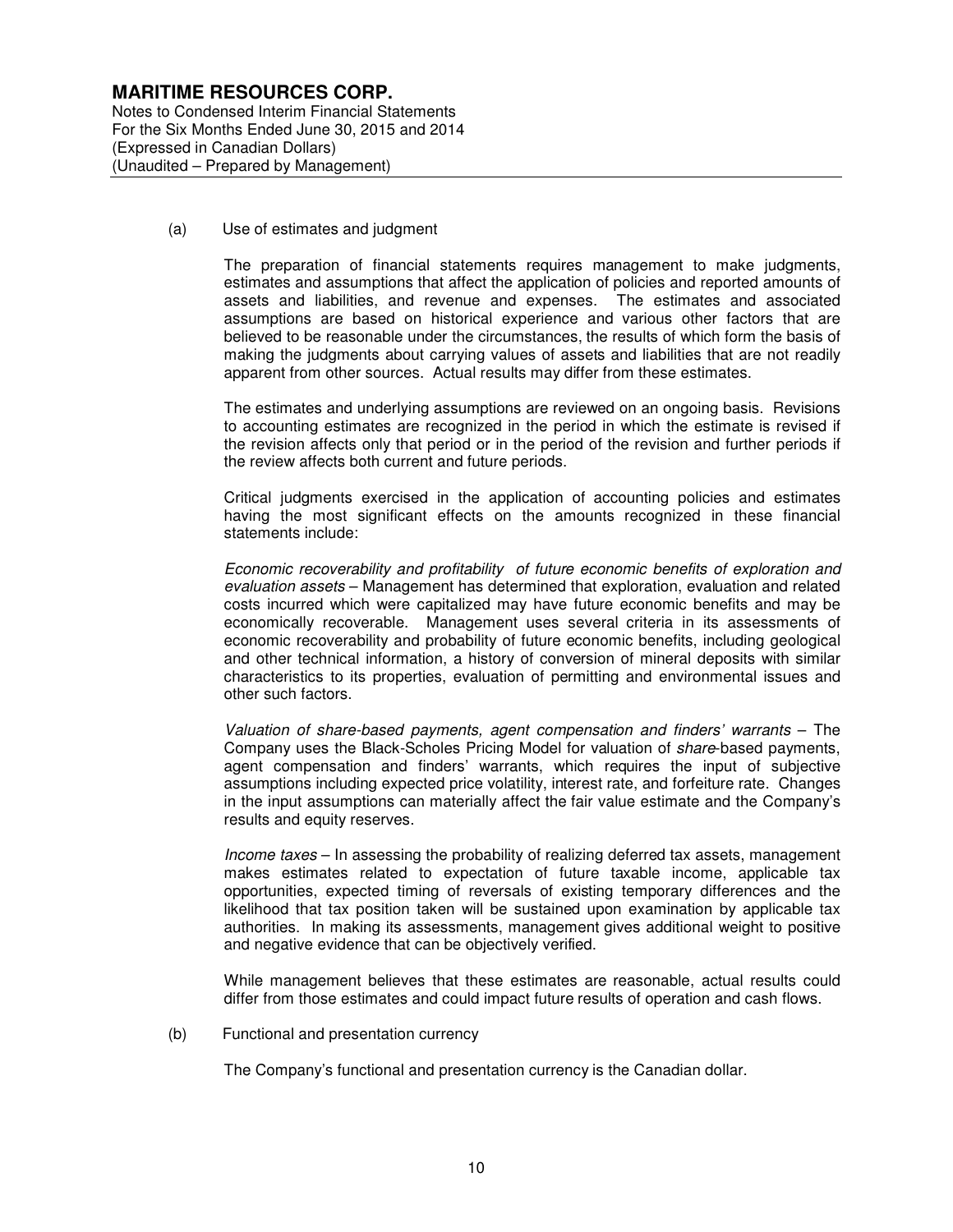Notes to Condensed Interim Financial Statements For the Six Months Ended June 30, 2015 and 2014 (Expressed in Canadian Dollars) (Unaudited – Prepared by Management)

(c) Segmented information

The Company has one operating segment, mineral exploration and development, and operates in one geographical segment, being Canada.

(d) Exploration and evaluation assets ("E&E")

Once the legal right to explore a property has been obtained, costs directly related to E&E expenditures are recognized and capitalized, in addition to the acquisition costs, net of recoveries, on a property-by-property basis. These direct expenditures include such costs as materials used, surveying costs, drilling costs and payments made to contractors during the exploration phase. Costs not directly attributable to E&E activities, including general administrative overhead costs, are expensed in the period in which they occur.

From time to time the Company may acquire or dispose of a mineral property pursuant to the terms of an option agreement. As the options are exercisable entirely at the discretion of the optionee, the amounts payable or receivable are not recorded. Option payments and government assistance are recorded as property costs or recoveries when the payments are made or received.

If economically recoverable ore reserves are developed, capitalized costs of the related property will be reclassified as mining assets and will be amortized using the unit-ofproduction method. When a property is deemed to no longer have commercially viable prospects to the Company, E&E expenditures in respect of the project are deemed to be impaired. As a result those E&E costs, in excess of estimated recoveries, are written off to profit or loss.

The Company assesses E&E assets for impairment at each statement of financial position date or whenever facts and circumstances suggest that the carrying amount of an asset may exceed its recoverable amount. The recoverable amount is the higher of the asset's fair value less costs to sell and value in use. A cash-generating unit is the smallest identifiable group of E&E assets that generates cash inflows that are largely independent of the cash inflows from other assets or groups of assets.

Although the Company has taken steps to verify title to the properties in which it has an interest in accordance with industry standards for properties in the exploration stage, these procedures do not guarantee that title to the properties will not be challenged or impugned. Property title may be affected by undetected defects, be subject to unregistered prior agreements, transfers or land claims, or be non-compliant with regulatory requirements.

(e) Adoption of new IFRS pronouncements

The adoption of the following new IFRS pronouncements did not have an effect on the Company's financial statements:

• IFRS 7,"Financial Instruments: Disclosures" (amendments) is effective for annual periods beginning on or after January 1, 2015.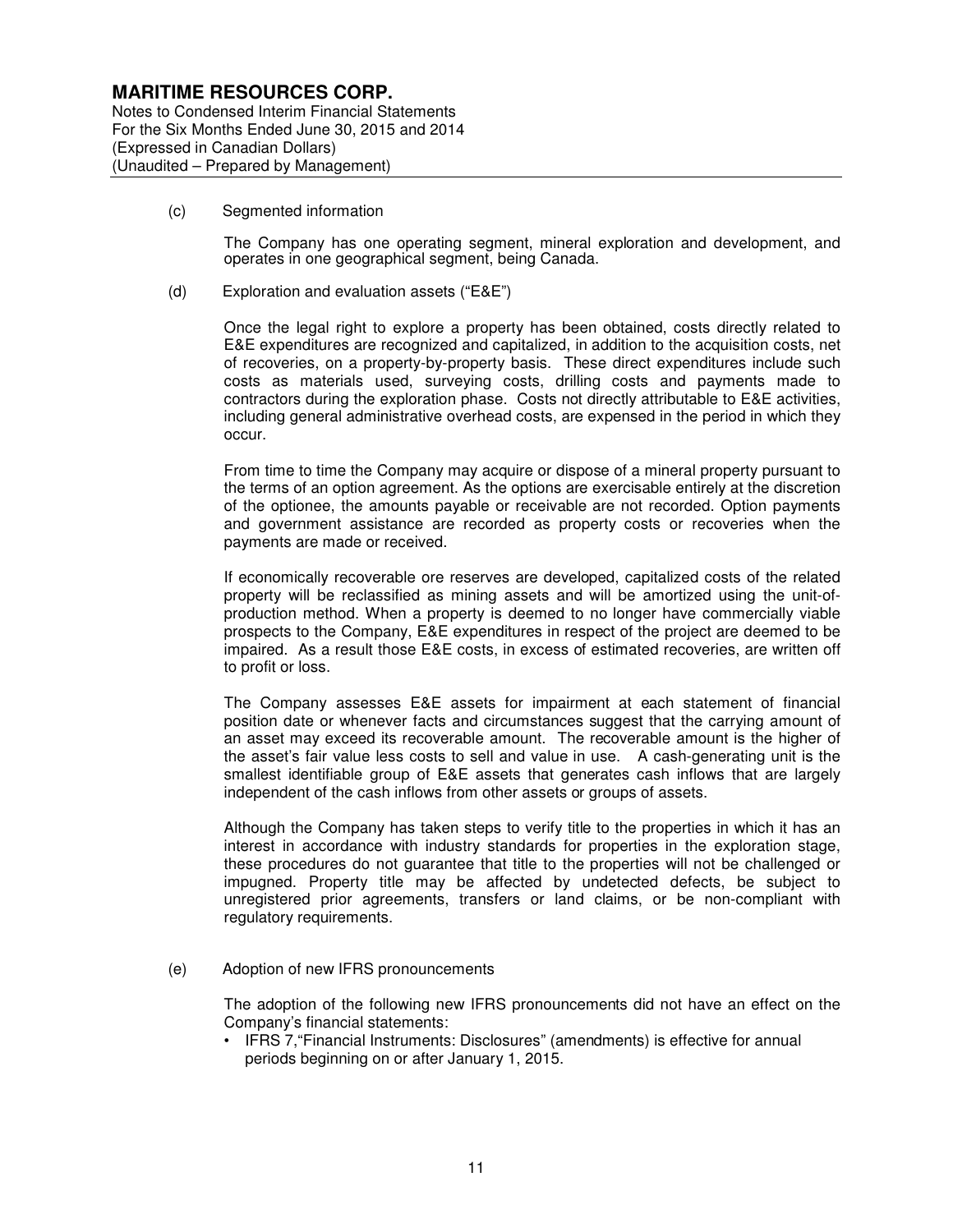Notes to Condensed Interim Financial Statements For the Six Months Ended June 30, 2015 and 2014 (Expressed in Canadian Dollars) (Unaudited – Prepared by Management)

- (f) New accounting standards not yet adopted
	- IAS 36, "Impairment of Assets" is effective for annual periods beginning on or after July 1, 2014.
	- IFRS 14, "Regulatory Deferral Accounts" is effective for annual periods beginning on or after January 1, 2016.
	- IFRS 15, "Revenue from Contracts with Customers" is effective for annual periods beginning on or after January 1, 2017.
	- IFRS 9, "Financial Instruments: Classification and Measurement" is effective for annual periods beginning on or after January 1, 2018.

The Company is currently evaluating the impact of these new and amended standards on its financial statements. The impact is not expected to have a material impact on the statements of financial position or results of operations.

## **4. FINANCIAL INSTRUMENTS**

The Company has classified its cash as FVTPL (using level 1 of the fair value hierarchy); receivables (excluding tax arrangements) as loans and receivables; and accounts payable and accrued liabilities and loans as other financial liabilities.

The carrying values of cash, accounts receivables and accounts payable approximate their fair values due to the short-term maturity of these financial instruments.

#### **5. FINANCIAL RISK MANAGEMENT**

(a) Credit risk

Credit risk is the risk that a counter party to a financial instrument will fail to discharge its contractual obligations. The Company is exposed to credit risk with respect to its cash and receivables, other than Goods and Services Tax ("GST"). The maximum exposure to loss arising from accounts receivable is equal to their carrying amounts.

The Company manages credit risk with respect to its cash by maintaining demand deposits with a major Canadian financial institution; however, this exposes the Company's cash to concentration of credit risk as all amounts are held at a single institution.

(b) Liquidity risk

Liquidity risk is the risk that the Company will encounter difficulty in satisfying financial obligations as they become due. The Company manages its liquidity risk by forecasting cash flows from operations and anticipated investing and financing activities. The Company is exposed to liquidity risk.

(c) Market risk

Market risk is the risk that the fair value or future cash flows of a financial instrument will fluctuate due to changes in market prices. Market risk comprises three types of risk: interest rate risk, foreign currency risk and other price risk.

(d) Interest rate risk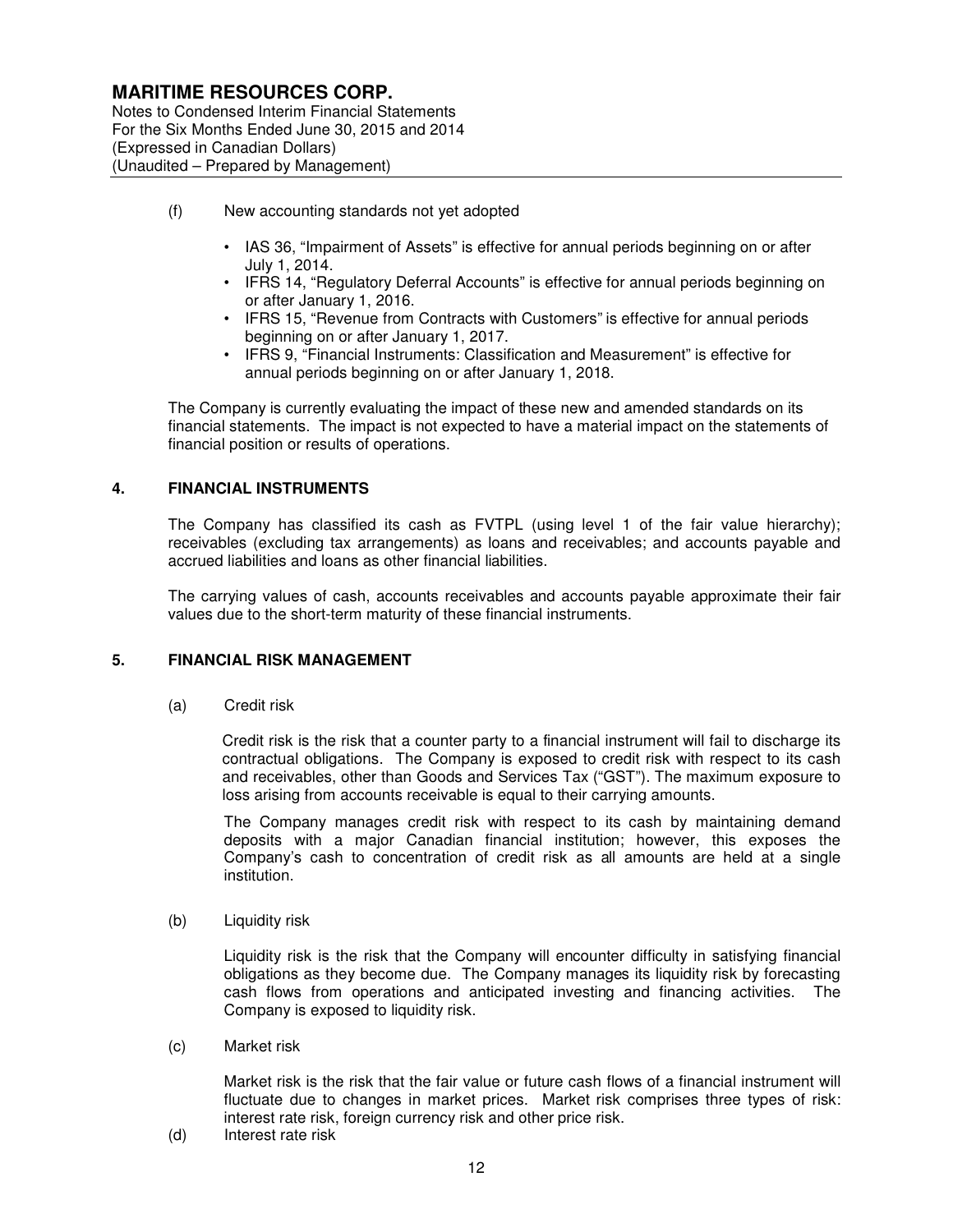Notes to Condensed Interim Financial Statements For the Six Months Ended June 30, 2015 and 2014 (Expressed in Canadian Dollars) (Unaudited – Prepared by Management)

Interest rate risk consists of two components:

- (i) To the extent that payments made or received on the Company's monetary assets and liabilities are affected by changes in the prevailing market interest rates, the Company is exposed to interest rate cash flow risk; and
- (ii) To the extent that changes in prevailing market rates differ from the interest rate in the Company's monetary assets and liabilities, the Company is exposed to interest rate price risk.

The Company is not exposed to significant interest rate risk due to the short-term maturity of its monetary assets and liabilities.

(e) Foreign currency risk

Foreign currency risk is the risk that the fair value or future cash flows of a financial instrument will fluctuate due to changes in foreign exchange rates. The Company is not exposed to foreign currency risk as its monetary assets and liabilities are denominated in Canadian dollars.

(f) Other price risk

Other price risk is the risk that the fair value or future cash flows of a financial instrument will fluctuate due to changes in market prices, other than those arising from interest rate risk or foreign currency risk. The Company is not exposed to other price risk.

There were no changes in the Company's approach to managing the above risks.

#### **6. CASH**

|      |       | June 30, 2015 December 31, 2014 |
|------|-------|---------------------------------|
| Cash | 9.118 | 155,709                         |

## **7. RECEIVABLES**

|                       | June 30, 2015 December 31, 2014 |       |     |       |
|-----------------------|---------------------------------|-------|-----|-------|
| <b>GST</b> receivable |                                 | 4.801 | \$. | 6,284 |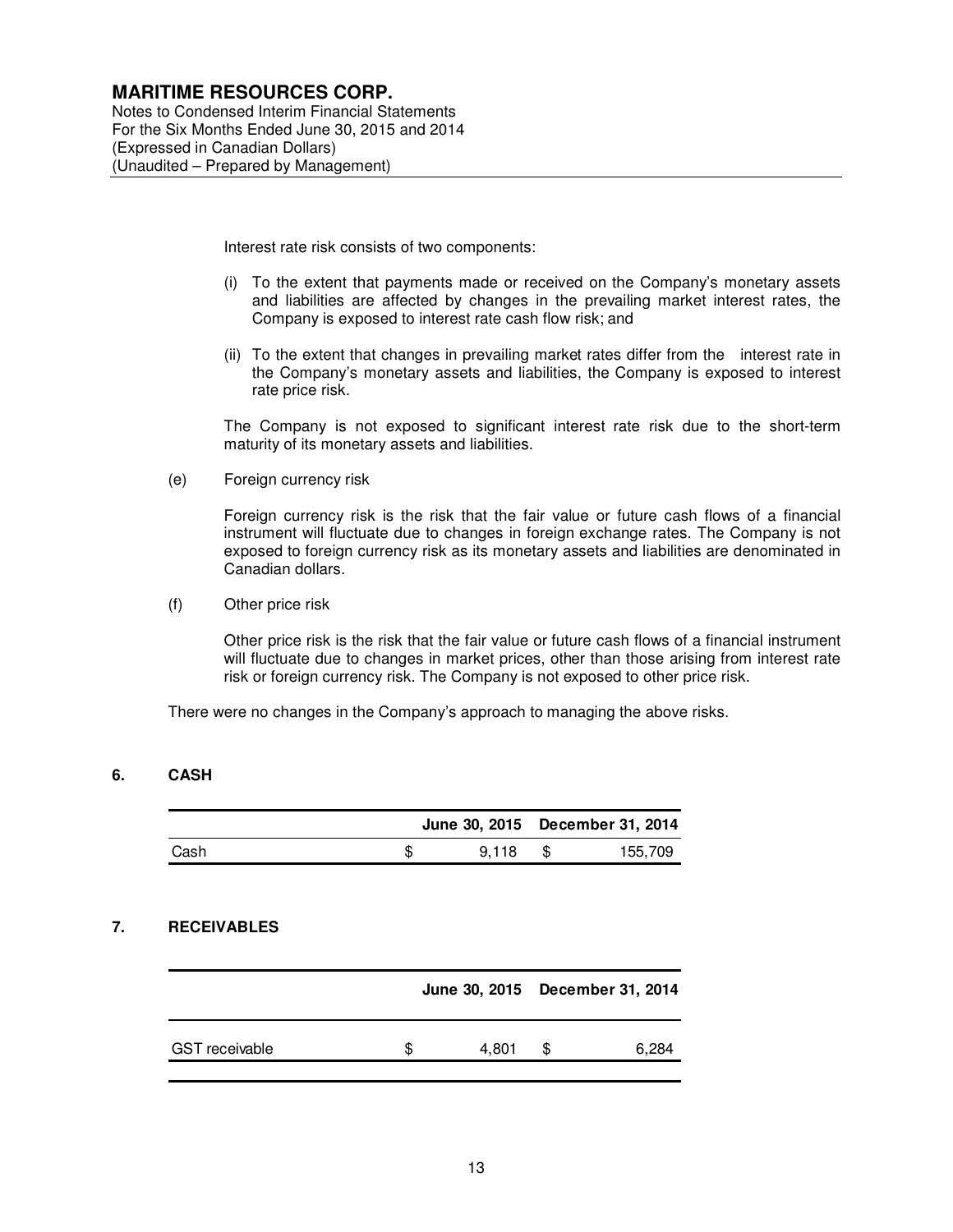Notes to Condensed Interim Financial Statements For the Six Months Ended June 30, 2015 and 2014 (Expressed in Canadian Dollars) (Unaudited – Prepared by Management)

#### **8. EXPLORATION AND EVALUATION ASSETS**

Expenditures incurred on the Company's 100% owned Green Bay Property, located in central Newfoundland, during the periods ended June 30, 2015 and December 31, 2014 follow:

|                                        | June 30, 2015   | December 31, 2014 |
|----------------------------------------|-----------------|-------------------|
| Balance at the beginning of the period | \$<br>4,830,054 | \$<br>4,600,234   |
| Exploration costs:                     |                 |                   |
| Drilling                               | 975             | 3,075             |
| Geology and reports writing            | 32,400          | 160,934           |
| Geochemistry                           |                 | 7,063             |
| Property                               | 35,335          | 26,872            |
| Geophysics                             |                 |                   |
| Other                                  |                 |                   |
|                                        | 68,710          | 197,944           |
| Less:                                  |                 |                   |
| Recoveries & Grants                    | (19,938)        |                   |
| Net additions                          | 48,772          | 197,944           |
| Balance at the end of the period       | \$<br>4,878,826 | \$<br>4,798,178   |

During 2010, the Company acquired a 50% initial interest in the Green Bay mineral property in Newfoundland, Canada, by way of issuance of 12,000,000 shares at a fair value of \$0.18 per share, and legal, listing fees and other costs of \$64,563, for total consideration of \$2,224,563.

On January 31, 2012, the Company exercised its option to acquire the remaining 50% interest in the Green Bay property from a significant shareholder, through the issuance of an additional 5,000,000 common shares at \$0.20 per share for total consideration of \$1,000,000, such that the Company owns a 100% interest in the property, subject to a 2% net smelter return royalty on future production from the property with the exception of production from the Orion deposit.

On May 7, 2015 the Company received \$19,938 pursuant to an application made with the Newfoundland and Labrador government in respect of the Newfoundland and Labrador Mineral Incentive Junior Exploration Assistance Program ("JEAP") grant for exploration conducted during 2014.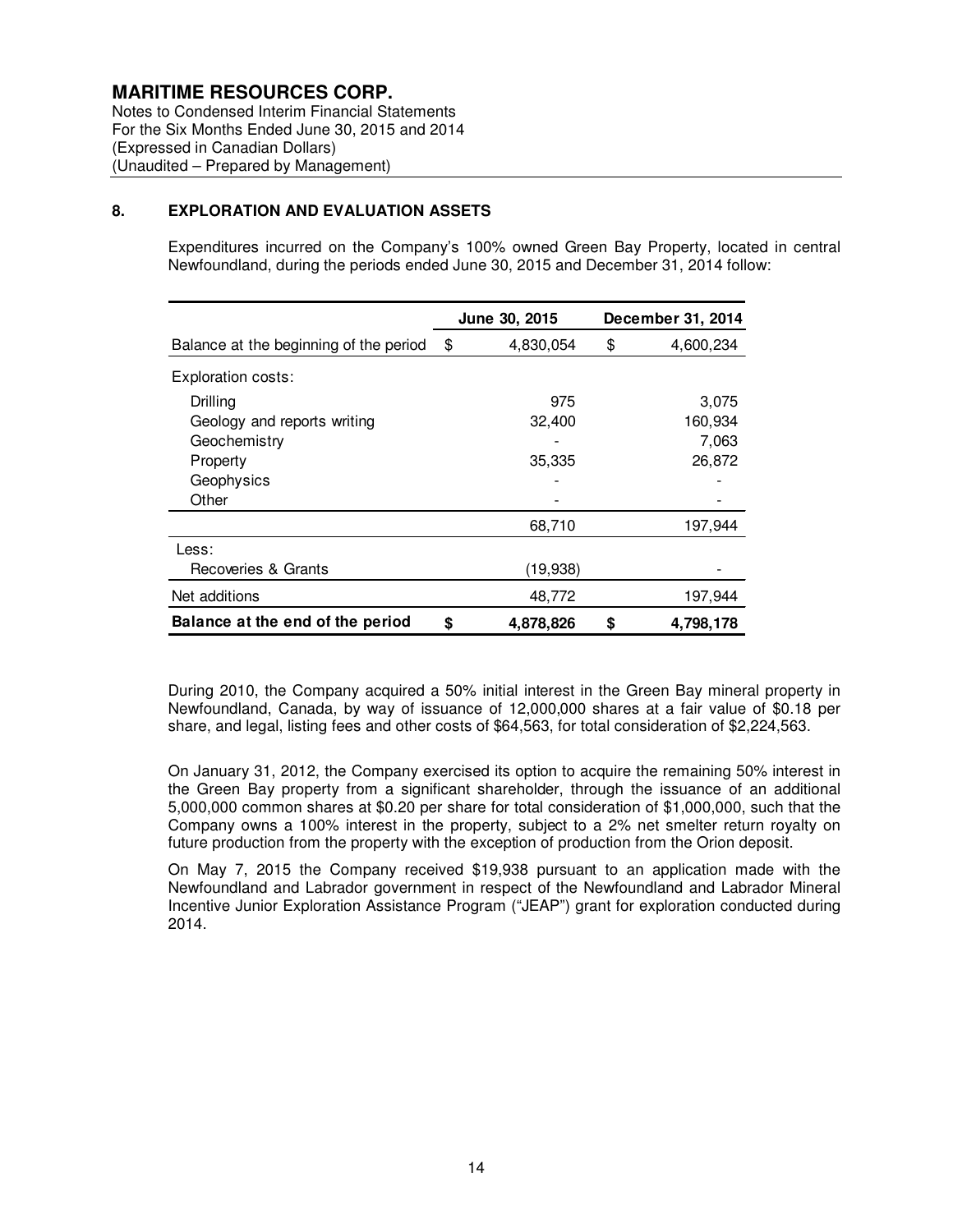Notes to Condensed Interim Financial Statements For the Six Months Ended June 30, 2015 and 2014 (Expressed in Canadian Dollars) (Unaudited – Prepared by Management)

|                                  |    | <b>June 30, 2015</b> | December 31, 2014 |
|----------------------------------|----|----------------------|-------------------|
| Accounts payable                 | \$ | 46,011               | \$<br>11,856      |
| <b>Accrued liabilities</b>       |    | 7,000                | 15,000            |
| Interest payable                 |    | 16,370               | 2,733             |
| Due to related parties (note 14) |    | 45,529               | 4,529             |
|                                  | S  | 114,910              | 34.118            |

## **9. ACCOUNTS PAYABLE AND ACCRUED LIABILITIES**

#### **10. LOANS**

On November 7, 2012, the Company completed loan arrangements by way of promissory notes ("2012 Notes") for total proceeds of \$400,000. The 2012 Notes matured on October 31, 2013 and bore interest of 10% per annum. In connection with the 2012 Notes, the Company, as a bonus to the lenders, issued in the aggregate 400,000 common shares at a total fair value of \$68,000, which transaction cost was amortized and expensed prior to December 31, 2013. During the year ended December 31, 2013, the Company repaid, in the aggregate, principal of \$280,000 and interest of \$42,317 to some of the lenders, and re-entered into a loan arrangement ("2013 Notes") for total principal of \$120,000, bearing interest of 10% per annum and due on demand. During 2014, the Company repaid the principal of \$120,000 and interest of \$6,707.

On December 15, 2014, the Company completed loan arrangements by way of promissory notes ("2014 Notes") for total proceeds of \$275,000. The 2014 Notes mature in one year and bear interest of 10% per annum. In connection with the 2014 Notes, the Company, as a bonus to the lenders, issued in the aggregate 366,665 common shares at a total fair value of \$41,333, which transaction cost is amortized and expensed over the term of the loan. At June 30, 2015, \$22,445 had been expensed, resulting in a fair value of the loans, excluding interest, of \$256,112 and an unexpended balance of \$18,888. At June 30, 2015, the Company had principal of \$275,000 and interest of \$16,370 owing to the lenders (Note 14(b)). The effective interest rate, including bonus shares, is 25%.

|                   |            | Principal<br>(\$) | Value of<br>bonus<br>shares<br>(\$) | Amortized<br>shares<br>(\$) | Principle (net<br>values of of unamortized<br>bonus value of bonus<br>shares)<br>(\$) | <b>Interest</b><br>payable<br>(\$) | <b>Total</b><br>(\$) |
|-------------------|------------|-------------------|-------------------------------------|-----------------------------|---------------------------------------------------------------------------------------|------------------------------------|----------------------|
| December 31, 2014 | 2014 Notes | 275,000           | (41, 333)                           | 4,263                       | 237,930                                                                               | 2,733                              | 240,663              |
| June 30, 2015     | 2014 Notes | 275,000           | (41, 333)                           | 22,445                      | 256,112                                                                               | 16,370                             | 272,482              |

#### **11. CAPITAL MANAGEMENT**

The Company defines capital as all components of shareholders' equity and debt obligations. The Board of Directors does not establish quantitative return on capital criteria for management due to the nature of the Company's business. The Company does not pay dividends and is not subject to any externally imposed capital requirements.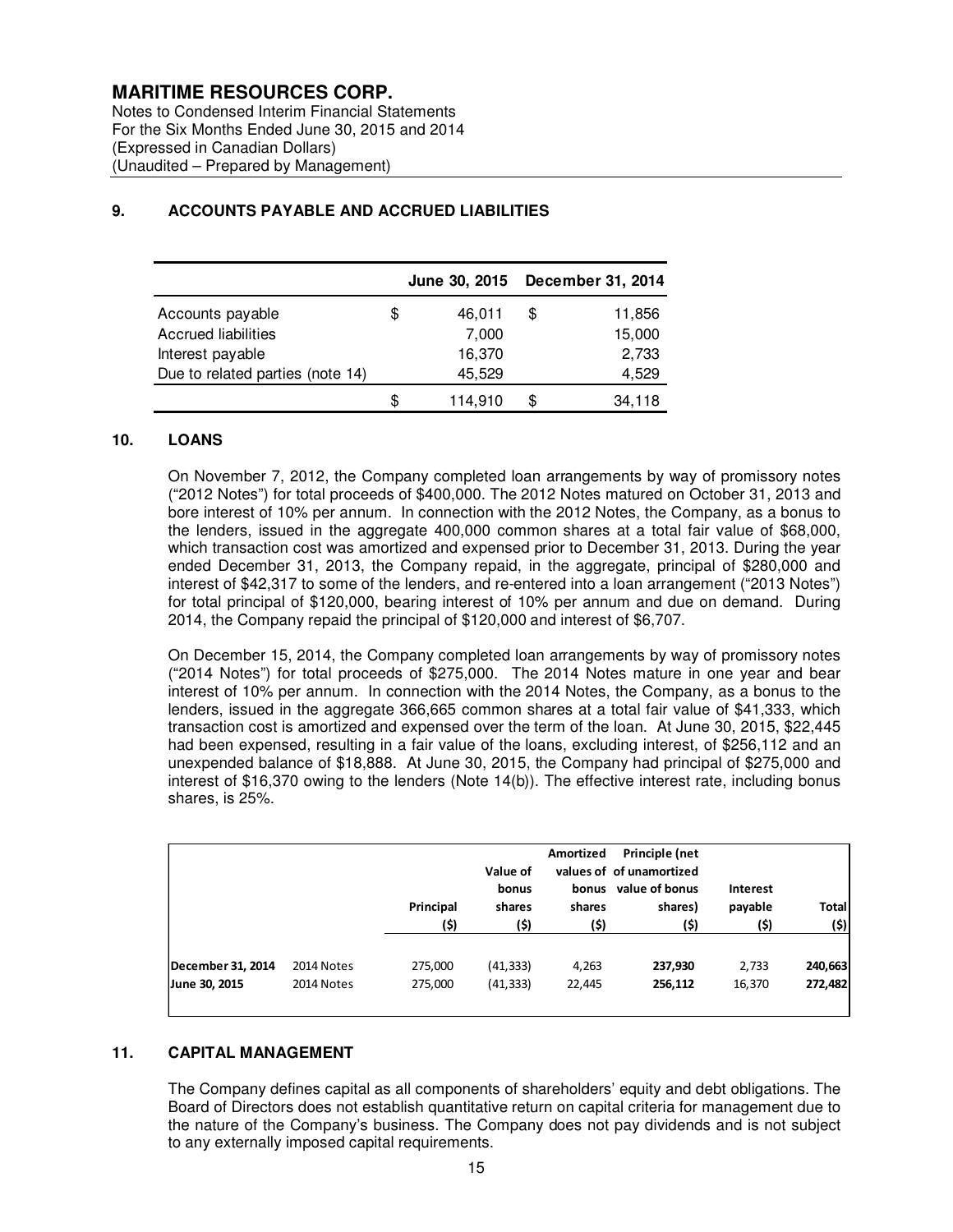Notes to Condensed Interim Financial Statements For the Six Months Ended June 30, 2015 and 2014 (Expressed in Canadian Dollars) (Unaudited – Prepared by Management)

> The Company raises capital through the issuance of its share capital and promissory notes to fund operations, and the identification and evaluation of exploration assets. Although the Company has been successful at raising funds in the past through issuance of common shares, there can be no assurance that it will continue to be able to do so in the future.

> There were no changes to the Company's approach to capital management during the period ended June 30, 2015. The Company is not subject to any externally imposed capital restrictions.

#### **12. SHARE CAPITAL**

(a) Authorized

Unlimited number of common shares without par value

(a) Issued

During the six months ended June 30, 2015, the Company:

- announced, on June 24, 2015, a non-brokered private placement (the "Placement") of up to 6,666,666 non-flow-through units ("NFT Units") at \$0.15 per NFT Unit and up to 1,388,888 flow-through units ("FT Units") at \$0.18 per FT Unit. Each NFT Unit will consist of one non-flow-through common share and one half of one non-transferable share purchase warrant ("NFT Warrant"). Each FT Unit will consist of one flowthrough common share and one half of one non-transferable share purchase warrant ("FT Warrant"). Each whole NFT Warrant will allow the holder to acquire one nonflow-through common share at a price of \$0.20 per common share for 24 months following the closing. Each whole FT Warrant will allow the holder to acquire one non-flow-through common share at a price of \$0.23 per common share for 24 months following the closing. Finders' fees in cash and/or in NFT Units, together with broker warrants ("Broker Warrants"), may be payable on a portion of the Placement to finders who assist in the Placement. The Broker Warrants will have the same terms as the NFT Warrants. The Placement and any compensation arrangements are subject to regulatory approval and applicable securities laws.
- In connection with the Placement, the Company received, prior to June 30, 2015, a total of \$25,000.

During the year ended December 31, 2014, the Company:

- on May 22, 2014, closed the first tranche of the Private Placement, announced on May 9, 2014, and issued 913,000 non-flow-through unit ("NFT Units") at \$0.25 per unit, 235,000 flow-through units ("FT Units") at \$0.30 per unit and 850,000 common shares at \$0.25 per common share, for total proceeds of \$511,250. Each NFT Unit consists of one non-flow-through common share and one share purchase warrant ("Warrant'). Each FT Unit consists of one flow-through common share and one Warrant. Each warrant entitles the holder to purchase one non-flow-through common share at a price of \$0.35 per common share until May 22, 2015.
- on June 18, 2014, the Company closed the second tranche of the Private Placement, announced on May 9, 2014, and issued 80,000 NFT Units at \$0.25 per unit and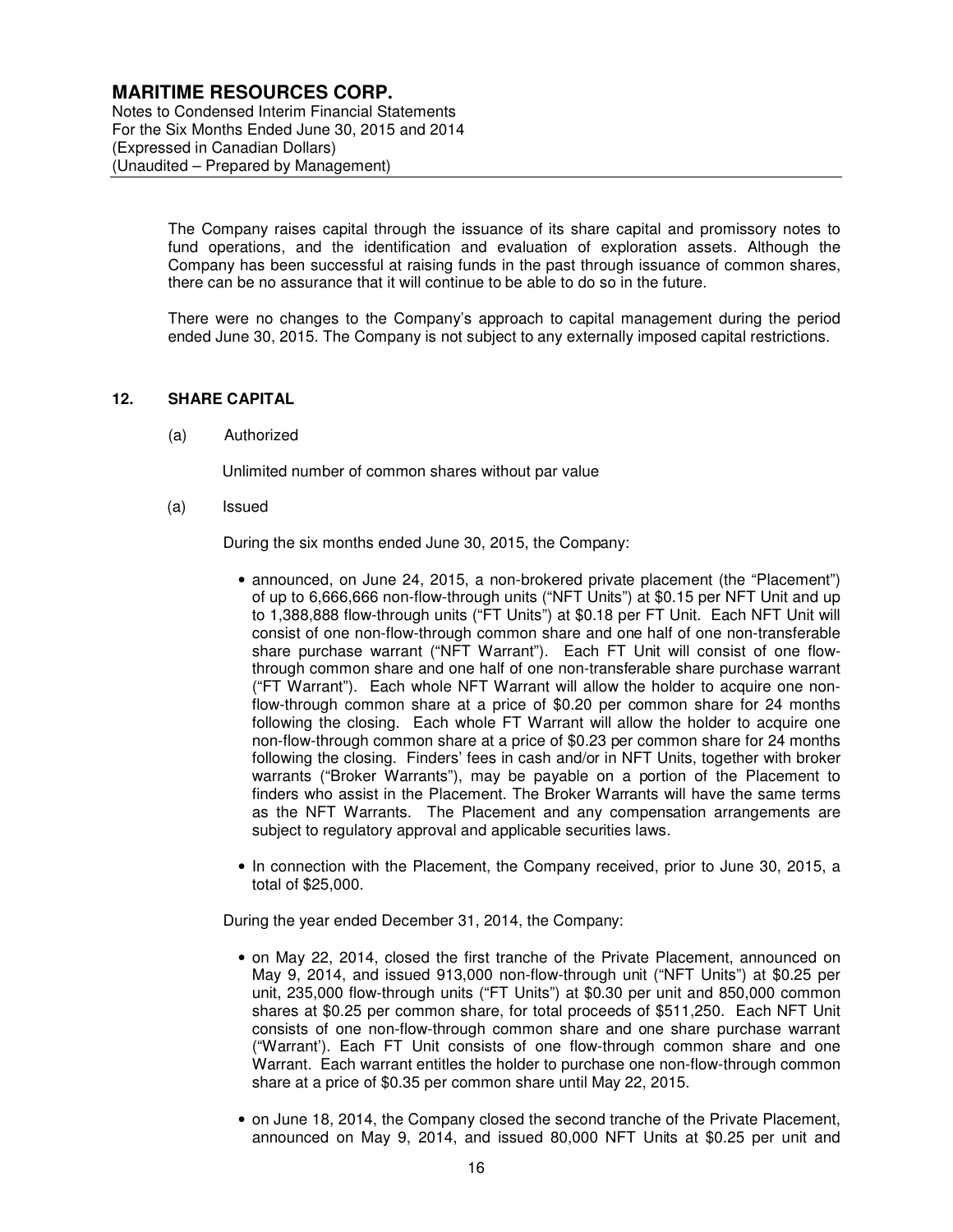Notes to Condensed Interim Financial Statements For the Six Months Ended June 30, 2015 and 2014 (Expressed in Canadian Dollars) (Unaudited – Prepared by Management)

> 20,000 FT Units at \$0.30 per unit for total proceeds of \$26,000. Each warrant entitles the holder to purchase one common shares at \$0.35 per common share until June 18, 2015.

No finders' fees were paid in connection with the Private Placement.

- in December, 2014, issued in the aggregate 366,665 common shares at a total fair value of \$41,333, as a bonus to the lenders in connection with the 2014 Notes
- (b) Stock options

The Company has a "rolling" stock option plan for its directors, officers, employees and consultants. The terms of the plan provide for options to be granted to a maximum of 10% of the issued and outstanding common shares of the Company at the time of grant of the stock options. The exercise price of each option shall not be less than the minimum price permitted by the policies of the TSX Venture Exchange, and the options may be granted for a maximum term of ten years from the date of grant. The Company records the fair value of all options granted using the Black-Scholes model as sharebased payment expense over the vesting period of the options. Vesting terms are determined by the Board of Directors.

A summary of the Company's stock options as at June 30, 2015 and December 31, 2014 and changes during the periods then ended follows:

|                                                  | Number of<br><b>Options</b> | Weighted<br>Average |
|--------------------------------------------------|-----------------------------|---------------------|
| Outstanding, December 31, 2013 and June 30, 2014 | 2,425,000                   | \$<br>0.175         |
| Granted                                          | 860,000                     | \$<br>0.250         |
| Expired                                          | (10,000)                    | \$<br>0.200         |
| Outstanding December 31, 2014                    | 3,275,000                   | \$<br>0.195         |
| Granted                                          | 150,000                     | \$<br>0.160         |
| Expired                                          | (175,000)                   | \$<br>0.200         |
| Expired                                          | (115,000)                   | \$<br>0.280         |
| Outstanding, June 30, 2015                       | 3,135,000                   | \$<br>0.180         |
| Exercisable, June 30, 2015                       | 3,135,000                   | \$<br>0.180         |

During the period ended June 30, 2015, the Company granted stock options allowing for the purchase of up to, in the aggregate, 150,000 common shares of the capital of the Company at \$0.16 per common share until March 4, 2020. At June 30, 2015, options allowing for the purchase, in the aggregate, of 3,135,000 (2014: 3,275,000) shares were vested and exercisable, with a weighted average exercise price of \$0.180 (2014: \$0.197) per share and a weighted average remaining contractual life of 1.74 (2014: 2.81) years.

The Company has estimated the forfeiture rate to be 0.00%. Expected volatility was determined based on the historical movements in the closing price of the Company's shares, or comparable companies' stocks for a length of time to the expected life of each option.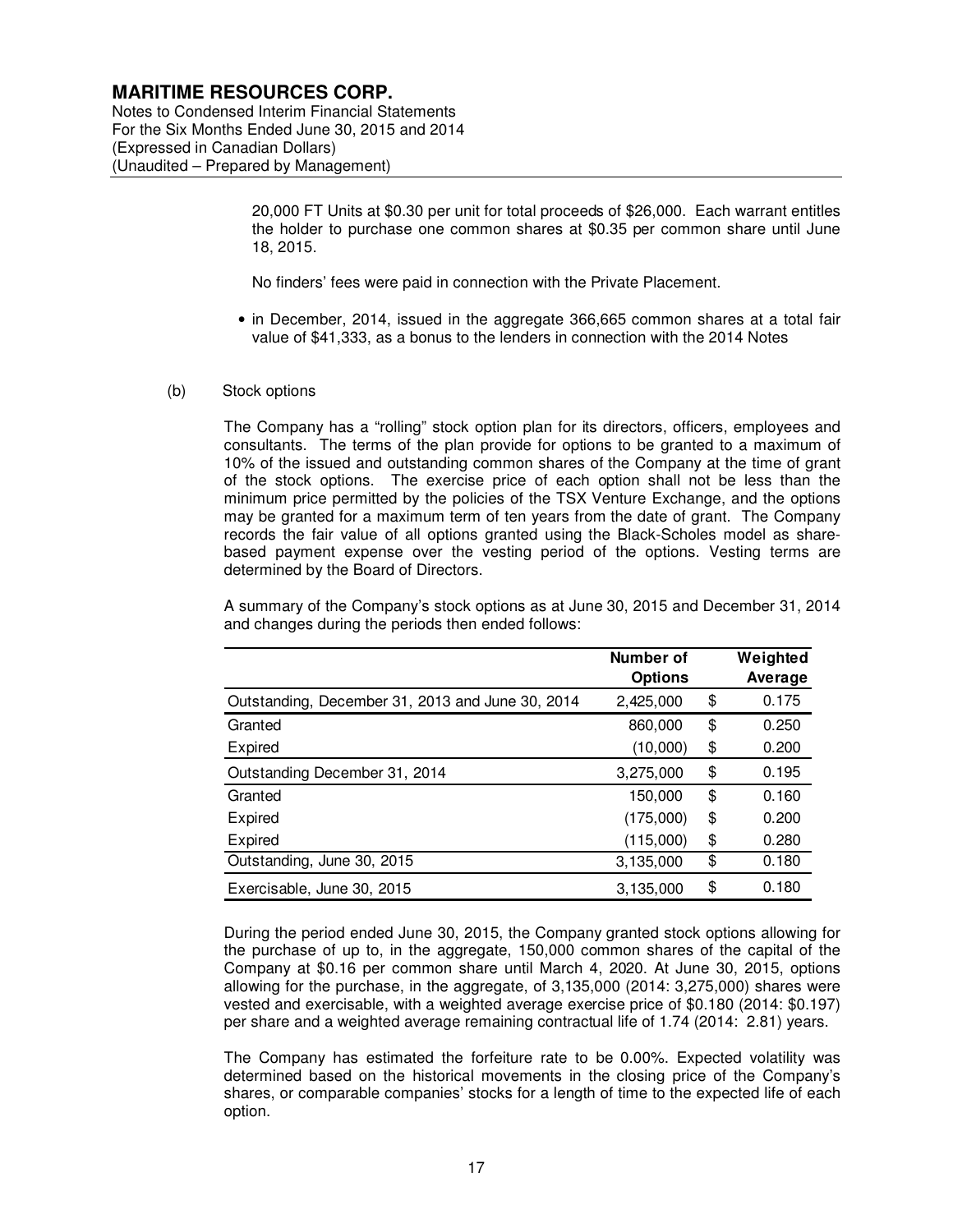Notes to Condensed Interim Financial Statements For the Six Months Ended June 30, 2015 and 2014 (Expressed in Canadian Dollars) (Unaudited – Prepared by Management)

> The fair value of each option granted is estimated at the time of the grant using the Black-Scholes option pricing model with weighted average assumptions for the grants as follows:

|                                 | 2015  | 2014  |
|---------------------------------|-------|-------|
| Risk-free interest rate         | 0.91% | 1.49% |
| Expected dividend yield         | N il  | Nil   |
| Expected stock price volatility | 114%  | 122%  |
| Expected option life in years   | 5     | 5     |

As at June 30, 2015, stock options outstanding were as follows:

|               |                 |                    | <b>Weighted Average</b>      | Weighted        |
|---------------|-----------------|--------------------|------------------------------|-----------------|
| <b>Number</b> | <b>Exercise</b> |                    | <b>Remaining Contractual</b> | Average         |
| of Options    | Price           | <b>Expiry Date</b> | Life in Years                | <b>Exercise</b> |
| 1,000,000     | \$0.150         | 01-Oct-15          |                              |                 |
| 150,000       | \$0.165         | 26-Nov-15          |                              |                 |
| 290,000       | \$0.200         | 14-Dec-16          |                              |                 |
| 200.000       | \$0.175         | 26-Apr-17          |                              |                 |
| 600,000       | \$0.200         | 21-Jan-18          |                              |                 |
| 545.000       | \$0.280         | 29-May-19          |                              |                 |
| 200,000       | \$0.150         | 15-Oct-19          |                              |                 |
| 150,000       | \$0.160         | 04-Mar-15          |                              |                 |
| 3,135,000     |                 |                    | 1.74                         | 0.180           |

## **13. WARRANTS**

During the year ended December 31, 2014, the Company, in connection with a private placement, issued warrants allowing for the purchase of up to 1,248,000 common shares. All the warrants entitled the holder to purchase one common share at a price of \$0.35, with 1,148,000 of the warrants expiring on May 22, 2015 and 100,000 expiring on June 18, 2015. The warrants were valued using the residual method, such that the 1,148,000 warrants issued on May 22, 2014 were valued at \$Nil and 100,000 warrants issued on June 18, 2014 were valued at \$6,400, (80,000 warrants from NFT units valued at \$6,400 and 20,000 warrants from FT units valued at \$Nil). All of the warrants expired.

A summary of the status of the Company's warrants as at December 31, 2014 and June 30, 2015 follows:

|                                                  | <b>Number of Warrants</b> | Amount                         | <b>Expiry Date</b> |  |
|--------------------------------------------------|---------------------------|--------------------------------|--------------------|--|
| Outstanding and Exercisable at December 31, 2014 |                           |                                |                    |  |
| Private placement                                |                           |                                |                    |  |
| - Tranche 1                                      | 1,148,000                 |                                | 22-May-15          |  |
| - Tranche 2                                      | 100,000                   | 6,400                          | 18-Jun-15          |  |
| Outstanding and exercisable, December 31, 2014   | 1.248.000                 | \$<br>6.400                    |                    |  |
| Outstanding and exercisable, June 30, 2015       |                           | \$<br>$\overline{\phantom{0}}$ |                    |  |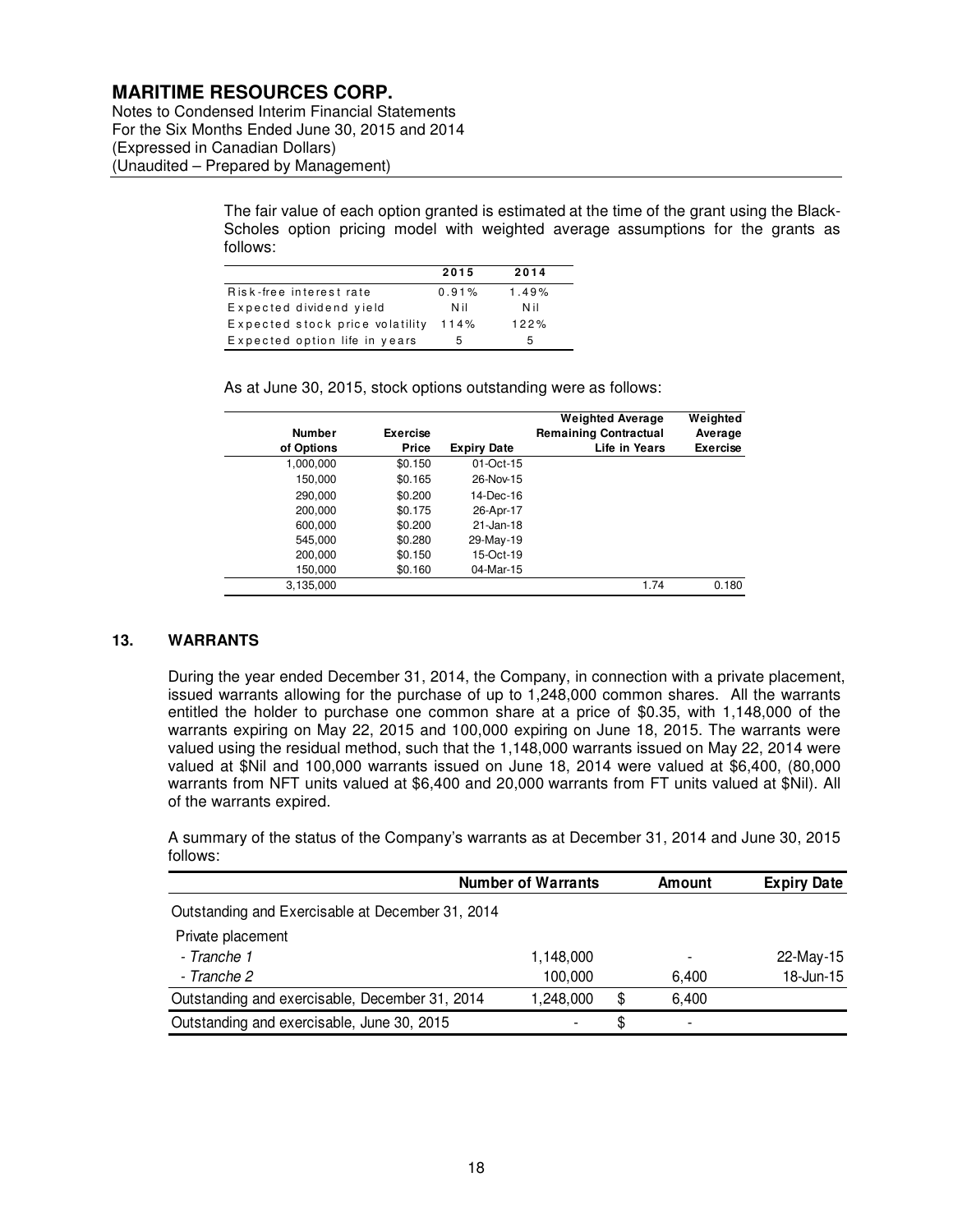Notes to Condensed Interim Financial Statements For the Six Months Ended June 30, 2015 and 2014 (Expressed in Canadian Dollars) (Unaudited – Prepared by Management)

#### **14. RELATED PARTY TRANSACTIONS**

#### (a) Services

i. From January 1 to June 30, 2014, the Company had arrangements with a company related by virtue of common directorship and which, at December 31, 2014, held approximately 26% of the Company's issued and outstanding shares, in respect of rent, accounting, investor relations, office administration, and insurance. The Company incurred the following charges during the periods ended June 30, 2015 and 2014:

|                       | For the Three Months Ended |   |               |        | For the Six Months Ended |               |  |               |  |
|-----------------------|----------------------------|---|---------------|--------|--------------------------|---------------|--|---------------|--|
|                       | June 30, 2015              |   | June 30, 2014 |        |                          | June 30, 2015 |  | June 30, 2014 |  |
| Rent                  |                            |   |               | 10.356 |                          |               |  | 10,356        |  |
| IR & conference       |                            |   |               | 10,299 |                          |               |  | 10,299        |  |
| Office administration |                            | - |               | 1.141  |                          |               |  | 1.141         |  |
|                       |                            |   |               | 21.796 |                          |               |  | 21.796        |  |

At June 30, 2015, accounts payable and accrued liabilities included \$3,865 (2014: \$3,994) due to that party.

ii. Effective July 1, 2014 the Company entered into arrangement with an administration and exploration services contractor ("AESC") in which a director is a shareholder, pursuant to which it receives office, administrative and exploration services. For the periods ended June 30, 2015 and 2014, the Company was charged for exploration costs and to reimburse office and administrative costs as follows:

|                       | For the Three Months Ended |        |               |   |  | For the Six Months Ended |               |                          |  |
|-----------------------|----------------------------|--------|---------------|---|--|--------------------------|---------------|--------------------------|--|
|                       | June 30, 2015              |        | June 30, 2014 |   |  | June 30, 2015            | June 30, 2014 |                          |  |
| Rent                  |                            | 9.000  | \$            |   |  | 18,000 \$                |               |                          |  |
| Consulting            |                            | -      |               |   |  | 7.500                    |               |                          |  |
| Geological consulting |                            | 15,000 |               |   |  | 28.050                   |               |                          |  |
| Office administration |                            | 3.776  |               |   |  | 8.332                    |               | $\overline{\phantom{a}}$ |  |
|                       |                            | 27.776 |               | - |  | 61,882                   |               |                          |  |

At December 31, 2014, the Company had advanced \$8,500 to AESC for future services (2013: \$Nil). The advance was settled prior to March 31, 2015. At June 30, 2015 the company owed \$10,358 (2014: \$Nil) to AESC.

#### (b) Loans

In respect of the 2013 Notes, the Company repaid, during the year ended December 31, 2014, total principal of \$120,000 and interest of \$6,707 to the lenders, which amounts include \$95,000 and \$5,310, respectively, to key management personnel and directors of the Company. At December 31, 2013, interest of \$1,614 was owed to those parties.

In respect of the 2014 Notes, the Company received gross proceeds of \$275,000, of which \$125,000 was provided by parties related to the Company, and issued 166,666 common shares valued at \$17,330 as bonus shares to these related parties. At June 30, 2015, interest of \$16,370 was owed to those related parties.